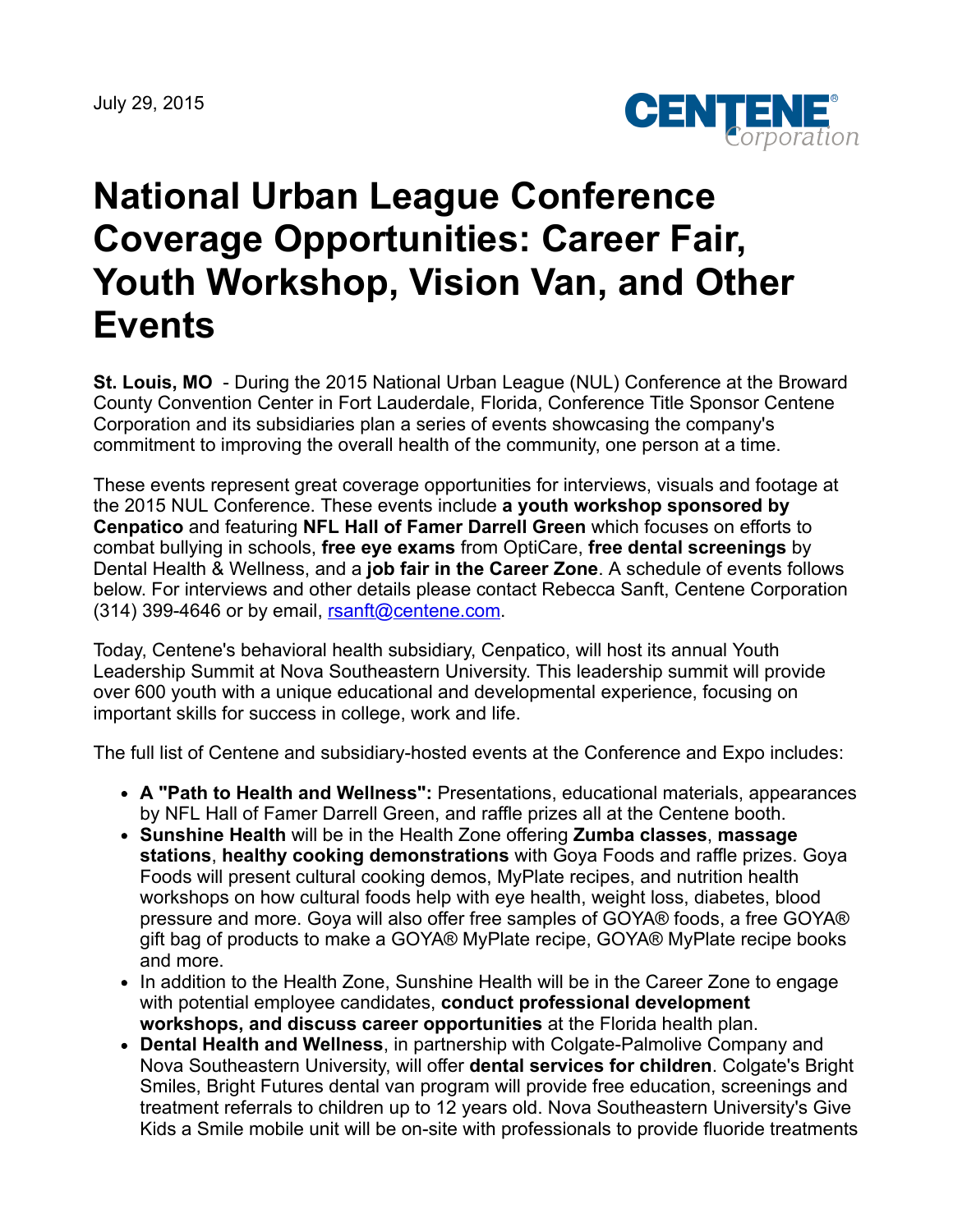and sealants for attendees 12 and under. Attendees can also "Ask the Dentist" on their questions related to oral health.

**OptiCare will conduct vision screenings for adults and children**. They will also provide exams for youth 18 and under who do not pass the initial screening. OptiCare will offer **free prescription eyewear for children in need of glasses and give away free reading glasses for adults.** Last year, OptiCare distributed over 1,000 reading and 60 prescription glasses at conferences.

#### **WEDNESDAY, JULY 29**

*Cenpatico – Youth Summit* Nova Southeastern University **Event Begins:** 9 a.m. – 12 p.m. EDT B-roll and interview opportunities: Yes

## **THURSDAY, JULY 30**

*Centene Booth #200 – Path to Health & Wellness/Darrell Green Appearances* Broward County Convention Center **Event Begins:** 11 a.m. – 5 p.m. EDT B-roll and interview opportunities: Yes

*Sunshine Health, Booth #325 – Goya Foods Nutrition and Cooking Demonstrations, Zumba* Broward County Convention Center **Event Begins:** 11 a.m. – 5 p.m. EDT B-roll and interview opportunities: Yes

*Sunshine Health, Booth #201 – Career Zone, employment opportunities, professional development* Broward County Convention Center **Event Begins:** 11 a.m. – 5 p.m. EDT B-roll and interview opportunities: Yes

*OptiCare, Booth #335 – Vision Screenings* Broward County Convention Center **Event Begins:** 11 a.m. – 5 p.m. EDT B-roll and interview opportunities: Yes

*Dental Health & Wellness, Booth #335 – Dental Exams* Broward County Convention Center **Event Begins:** 11 a.m. – 5 p.m. EDT B-roll and interview opportunities: Yes

#### **FRIDAY, JULY 31**

*Centene Booth #200– Path to Health & Wellness/Darrell Green Targeted Appearances* Broward County Convention Center **Event Begins:** 10 a.m. – 5 p.m. EDT B-roll and interview opportunities: Yes

*Sunshine Health, Booth #325 – Goya Foods Nutrition and Cooking Demonstrations, Zumba* Broward County Convention Center **Event Begins:** 10 a.m. – 5 p.m. EDT B-roll and interview opportunities: Yes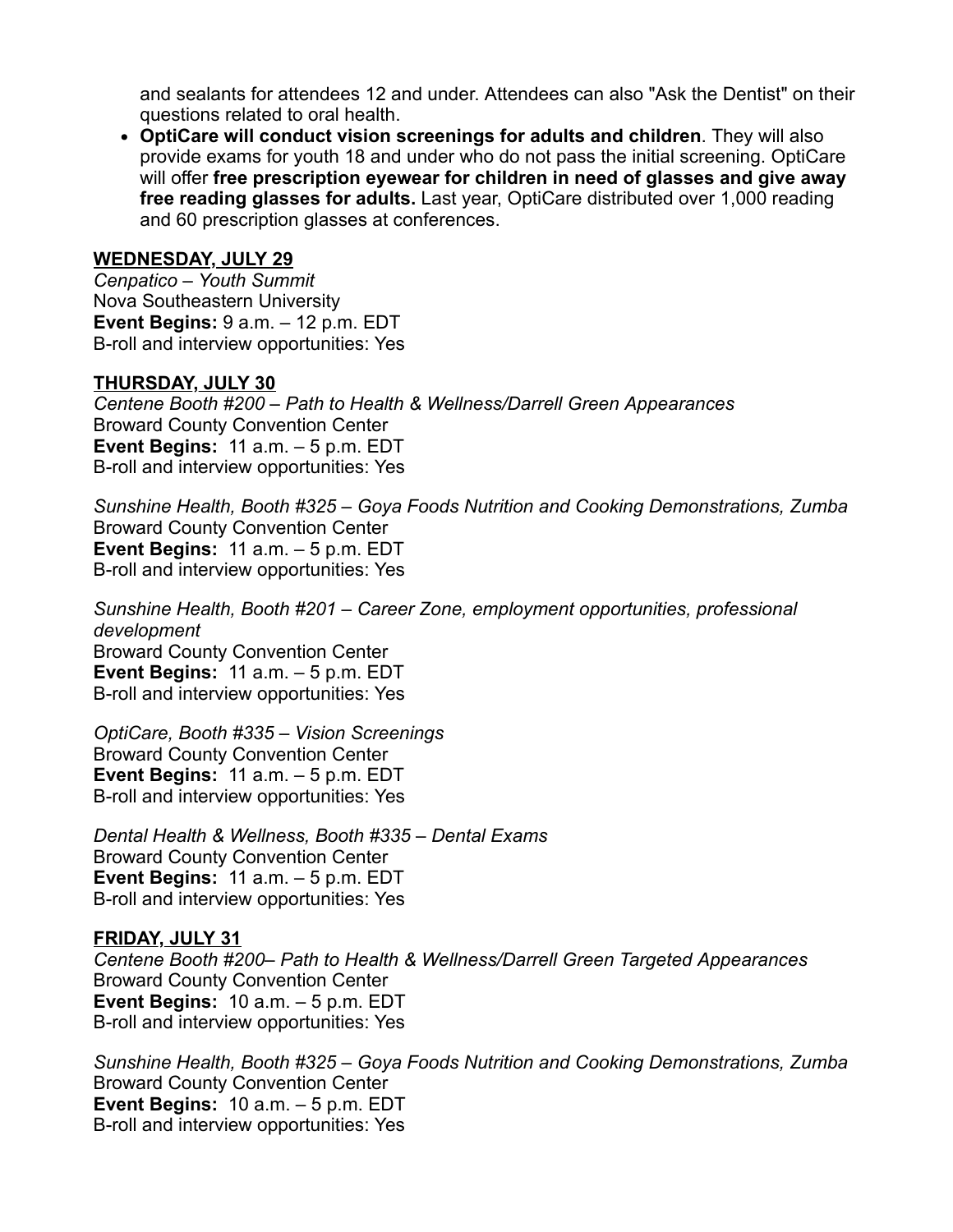*Sunshine Health, Booth #201 – Career Zone, employment opportunities, professional development* Broward County Convention Center **Event Begins:** 10 a.m. – 5 p.m. EDT B-roll and interview opportunities: Yes

*OptiCare, Booth #335 – Vision Screenings* Broward County Convention Center **Event Begins:** 10 a.m. – 5 p.m. EDT B-roll and interview opportunities: Yes

*Dental Health & Wellness, Booth #335 – Dental Exams* Broward County Convention Center **Event Begins:** 10 a.m. – 5 p.m. EDT B-roll and interview opportunities: Yes

*National Urban League Empowerment Stage – #URWhatUThink Panel Discussion with Darrell Green, Van Jones, Dr. Noel Manyindo and Sixto Cancel* Broward County Convention Center **Event Begins:** 10 a.m. – 5 p.m. EDT B-roll and interview opportunities: Yes

#### **SATURDAY, AUGUST 1**

*Centene Booth #200– Path to Health & Wellness/Darrell Green Targeted Appearances* Broward County Convention Center **Event Begins:** 10:30 a.m. – 5 p.m. EDT B-roll and interview opportunities: Yes

*Sunshine Health, Booth #325 – Goya Foods Nutrition and Cooking Demonstrations, Zumba* Broward County Convention Center **Event Begins:** 10:30 a.m. – 5 p.m. EDT B-roll and interview opportunities: Yes

*Sunshine Health, Booth #201 – Career Zone, employment opportunities, professional development* Broward County Convention Center **Event Begins:** 10:30 a.m. – 5 p.m. EDT B-roll and interview opportunities: Yes

*OptiCare, Booth #335 – Vision Screenings* Broward County Convention Center **Event Begins:** 10:30 a.m. – 5 p.m. EDT B-roll and interview opportunities: Yes

*Dental Health & Wellness, Booth #335 – Dental Exams* Broward County Convention Center **Event Begins:** 10:30 a.m. – 5 p.m. EDT B-roll and interview opportunities: Yes

#### **About Centene Corporation**

Centene Corporation, a Fortune 500 company, is a diversified, multi-national healthcare enterprise that provides a portfolio of services to government-sponsored healthcare programs, focusing on under-insured and uninsured individuals. Many receive benefits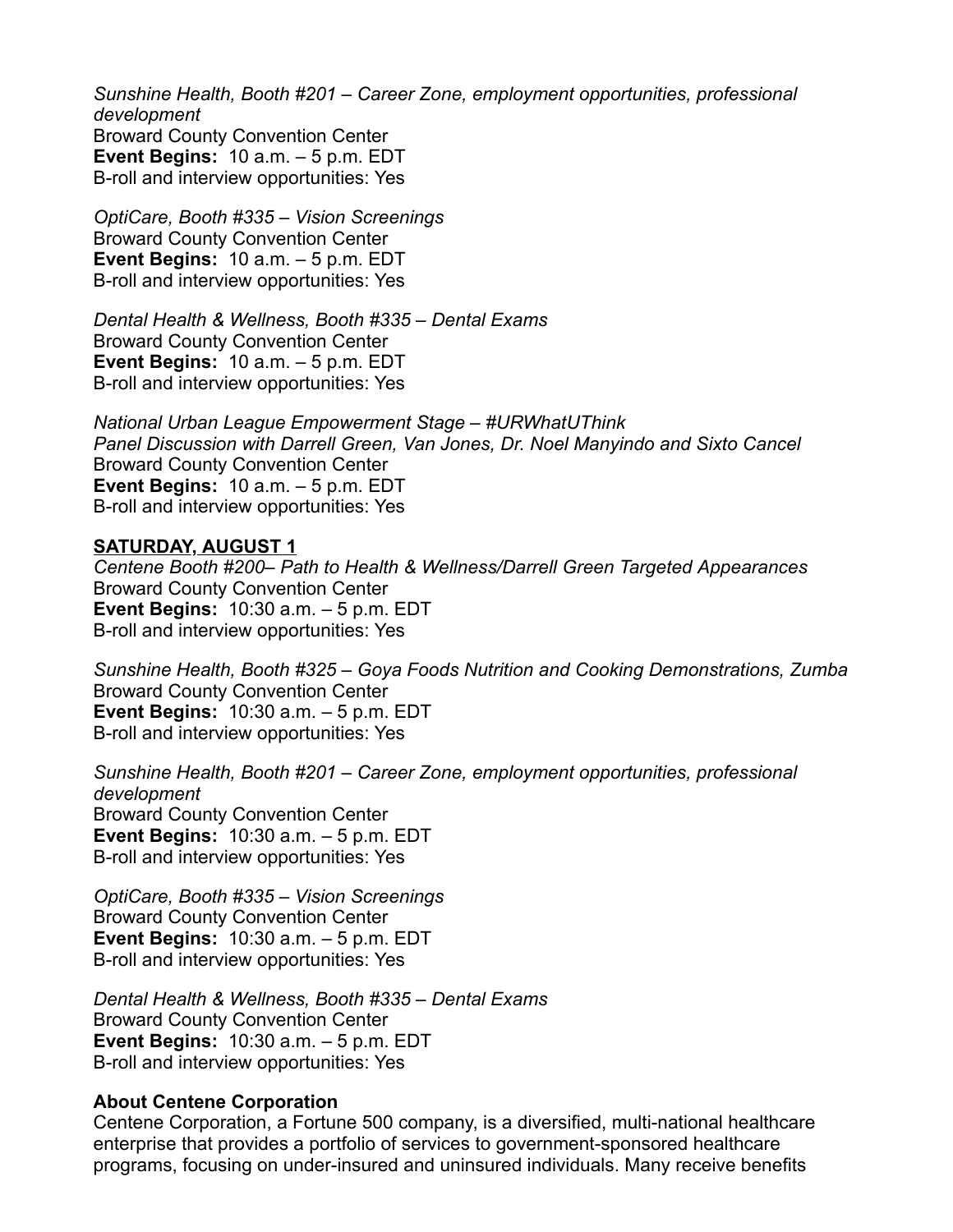provided under Medicaid, including the State Children's Health Insurance Program (CHIP), as well as Aged, Blind or Disabled (ABD), Foster Care and Long Term Care (LTC), in addition to other state-sponsored/hybrid programs and Medicare (Special Needs Plans). The Company operates local health plans and offers a range of health insurance solutions. It also contracts with other healthcare and commercial organizations to provide specialty services including behavioral health management, care management software, correctional healthcare services, dental benefits management, in-home health services, life and health management, managed vision, pharmacy benefits management, specialty pharmacy and telehealth services.

### **About Sunshine Health**

Sunshine Health is a Medicaid managed care health plan, serving Florida members since 2009. As one of the largest medical benefit administrators, offering coordinated care and a network of support, we are committed to improving the health of the community, one person at a time. Sunshine Health is a wholly owned subsidiary of Centene Corporation, a diversified, multi-national healthcare enterprise that provides a portfolio of services to government-sponsored healthcare programs, focusing on under-insured and uninsured individuals. For more information about Sunshine Health, please visit us at [www.sunshinehealth.com.](http://www.sunshinehealth.com/)

#### **About Cenpatico**

Cenpatico's expertise lies in managing benefits for vulnerable populations. Our healthcare specialties include behavioral health, foster care, school-based services, specialty therapy and rehabilitation and more. We have managed Medicaid and other public sector benefits since 1994; currently, we serve nearly 3 million members nationally. Our headquarters are in Austin, Texas and we have local teams across the country in the markets we serve. Cenpatico is a wholly-owned subsidiary of Centene Corporation. We are committed to innovative solutions and designing programs tailored to improving functional outcomes with our members. Connect with Cenpatico at [www.cenpatico.com](http://www.cenpatico.com/)

#### **About Dental Health & Wellness**

Established to deliver quality dental healthcare, **[Dental Health & Wellness](http://www.dentalhw.com/)** is a dental benefits manager committed to improving the oral health of the community one smile at a time which leads to improved overall health of individuals. We draw on local and national experience through our parent company, Centene, and its locally operated health plans.

Dental Health & Wellness' innovative member education and outreach programs, personal attention and provider support create a comprehensive dental care system that reduces administrative burden for providers and offers high quality dental services for our members.

## **About OptiCare**

[OptiCare](http://www.opticare.com/) has over 30 years of experience providing comprehensive and affordable eye care services. We serve over 5 million members across the country with our panel of over 20,000 eye care providers. From our innovative HEDIS services that help clients effectively manage clinical risk and gain control of high-cost diseases, to our quality eyewear delivery, OptiCare puts the "care" back in your eye care program. Founded by eye care professionals, OptiCare has become a nationally respected provider of fully integrated, risk based eye care programs and premier eye care plan administrator.

#### **Contact: Rebecca Sanft, Centene Corporation [rsanft@centene.com](mailto:rsanft@centene.com), (314) 399-4646**